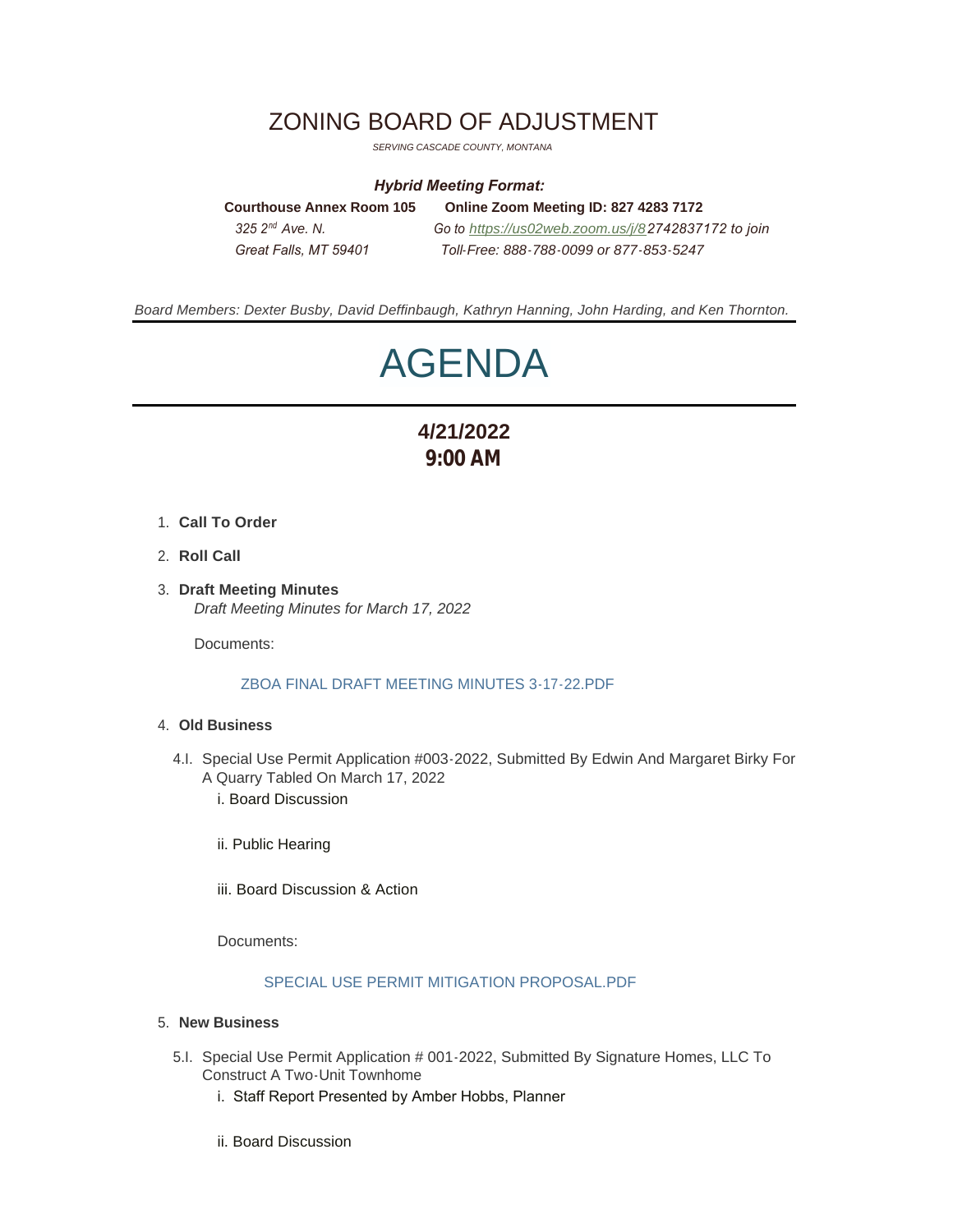- iii. Public Hearing
- iv. Board Discussion & Action

Documents:

[SUP 001-2022 - STAFF REPORT.PDF](https://www.cascadecountymt.gov/AgendaCenter/ViewFile/Item/780?fileID=16550) [SUP APPLICATION 001-2022, SIGNATURE HOMES LLC.PDF](https://www.cascadecountymt.gov/AgendaCenter/ViewFile/Item/780?fileID=16551) [SUP 001-2022 SITE PLAN.PDF](https://www.cascadecountymt.gov/AgendaCenter/ViewFile/Item/780?fileID=16552) [SUP 001-2022 VICINITY MAP.PDF](https://www.cascadecountymt.gov/AgendaCenter/ViewFile/Item/780?fileID=16553) [SUP 001-2022 ZONING MAP.PDF](https://www.cascadecountymt.gov/AgendaCenter/ViewFile/Item/780?fileID=16554) [APPLICABLE ZONING REGULATIONS.PDF](https://www.cascadecountymt.gov/AgendaCenter/ViewFile/Item/780?fileID=16555) [INTERESTED AGENCY EMAIL COMMENTS\\_SUP 001-2022.PDF](https://www.cascadecountymt.gov/AgendaCenter/ViewFile/Item/780?fileID=16556) [MDT EMAIL\\_SUP 001-2022.PDF](https://www.cascadecountymt.gov/AgendaCenter/ViewFile/Item/780?fileID=16557)

- 5.II. Special Use Permit Application # 004-2022, Submitted By Greg Mackenstadt To Allow An Accessory Use Without A Principal Use
	- i. Staff Report Presented by Kevin Angland, Planner
	- ii. Board Discussion
	- iii. Public Hearing
	- iv. Board Discussion & Action

Documents:

[SUP 004-2022 MACKENSTADT - STAFF REPORT.PDF](https://www.cascadecountymt.gov/AgendaCenter/ViewFile/Item/777?fileID=16535) [SUP 004-2022 APPLICATION.PDF](https://www.cascadecountymt.gov/AgendaCenter/ViewFile/Item/777?fileID=16536) [VICINITY MAP.PDF](https://www.cascadecountymt.gov/AgendaCenter/ViewFile/Item/777?fileID=16537) [ZONING MAP.PDF](https://www.cascadecountymt.gov/AgendaCenter/ViewFile/Item/777?fileID=16538) [APPLICABLE REGS.PDF](https://www.cascadecountymt.gov/AgendaCenter/ViewFile/Item/777?fileID=16539) [KEVIN MAY - COMMENT.PDF](https://www.cascadecountymt.gov/AgendaCenter/ViewFile/Item/777?fileID=16540) [KUBAS - COMMENT.PDF](https://www.cascadecountymt.gov/AgendaCenter/ViewFile/Item/777?fileID=16541)

- 5.III. Variance Application #2022-001, Submitted By Greg Mackenstadt To Waive Section 8.6 Of The Cascade County Zoning Regulations
	- i. Staff Report Presented by Kevin Angland, Planner
	- ii. Board Discussion
	- iii. Public Hearing
	- iv. Board Discussion & Action

Documents:

[MACKENSTADT VARIANCE STAFF REPORT V.2.PDF](https://www.cascadecountymt.gov/AgendaCenter/ViewFile/Item/778?fileID=16542) [VR 2022-001.PDF](https://www.cascadecountymt.gov/AgendaCenter/ViewFile/Item/778?fileID=16543) [051-2022 LC APP MACKENSTADT.PDF](https://www.cascadecountymt.gov/AgendaCenter/ViewFile/Item/778?fileID=16544) [SITE PLAN.PDF](https://www.cascadecountymt.gov/AgendaCenter/ViewFile/Item/778?fileID=16545) [VICINITY\\_MAP.PDF](https://www.cascadecountymt.gov/AgendaCenter/ViewFile/Item/778?fileID=16546)